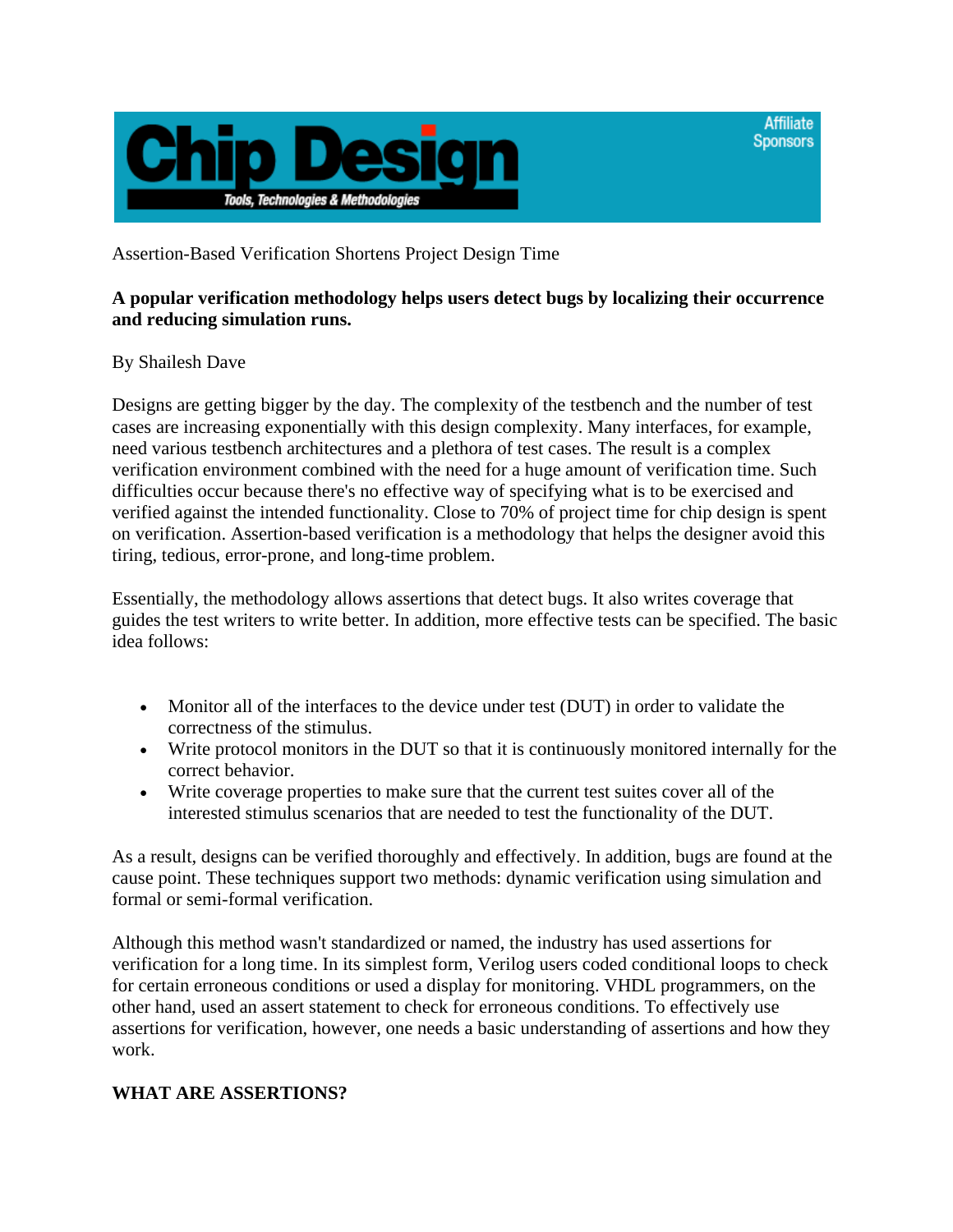Assertions are design checks. To catch bugs early on, a designer may embed them deep down in the design. Or a verification engineer may write some as pin-checks for the black-box testing of code. Assertions express all of the information about the functional/behavioral nature of the block just as the designer intended it to be used. They also can be thought of as internal software test points that wait for a particular predefined condition to occur. They then notify the designer about the condition's occurrence. Such bugs are reported at the cause point rather than the effect point, saving the designer from the tedious backtracing of waveforms.

Without assertions, test vectors had to be much longer in order to ensure that triggered bugs were propagated to observable outputs. Otherwise, errors remained undetected. By adding assertions, bad behavior inside the design could be checked. In addition, the bugs were observed instantly at their source. An assertion-based interface specification also can be used to constrain pseudorandom simulation and formal analysis. This approach ensures that the circuit will work properly under all legal input stimuli while characterizing behavior in the presence of illegal input sequences.

The biggest advantage of assertions is that they become part of the design. Modern assertion methods enable the designer to specify assertions and monitors in line with the module's HDL code. Placing assertions in line is key, as in-line assertions cannot get lost.

Assertions also were used at design boundaries to provide checks for interface behavior. This function proved useful when design modules from different designers were integrated. Such interface-checking assertions made the modules more portable by preserving the intimate design knowledge needed to verify them as part of a larger system. As a result, modules with embedded assertions became self-checking wherever they were later reused. The net benefits resulted in finding problems sooner, spending less time analyzing them, reaching a stable designverification point sooner, and simplifying integration and design reuse.

Generally, there are two kinds of assertions. Concurrent assertions state that a given property must always be true throughout a simulation. In contrast, procedural (sometimes called temporal) assertions apply only for a limited time or under specified conditions.

A proper approach to assertions is just as necessary as their use. It isn't always advisable or correct to write assertions from scratch for each project. They also must be modularized so that the same assertions can be reused for different applications. Protocol assertions are the typical classes of assertions that are the most suitable candidates for re-usability.

#### **WHY ASSERTION-BASED VERIFICATION?**

Normally, verification environments carry out black-box testing with many fairly complex emulation techniques, reference models, and scripts. The environment then uses thousands of test vectors to apply stimulus through hundreds of test cases. The idea is to match the functional testing goal. At times, even these complex scripts don't help to pinpoint the problem. For instance, say a problem is found at the interface. The tedious process of looking at waveforms for the in-module bug starts when the design engineer--and many times a verification engineer- spends all day looking at those 1 and 0 toggles on the screen. The engineers relate the signal's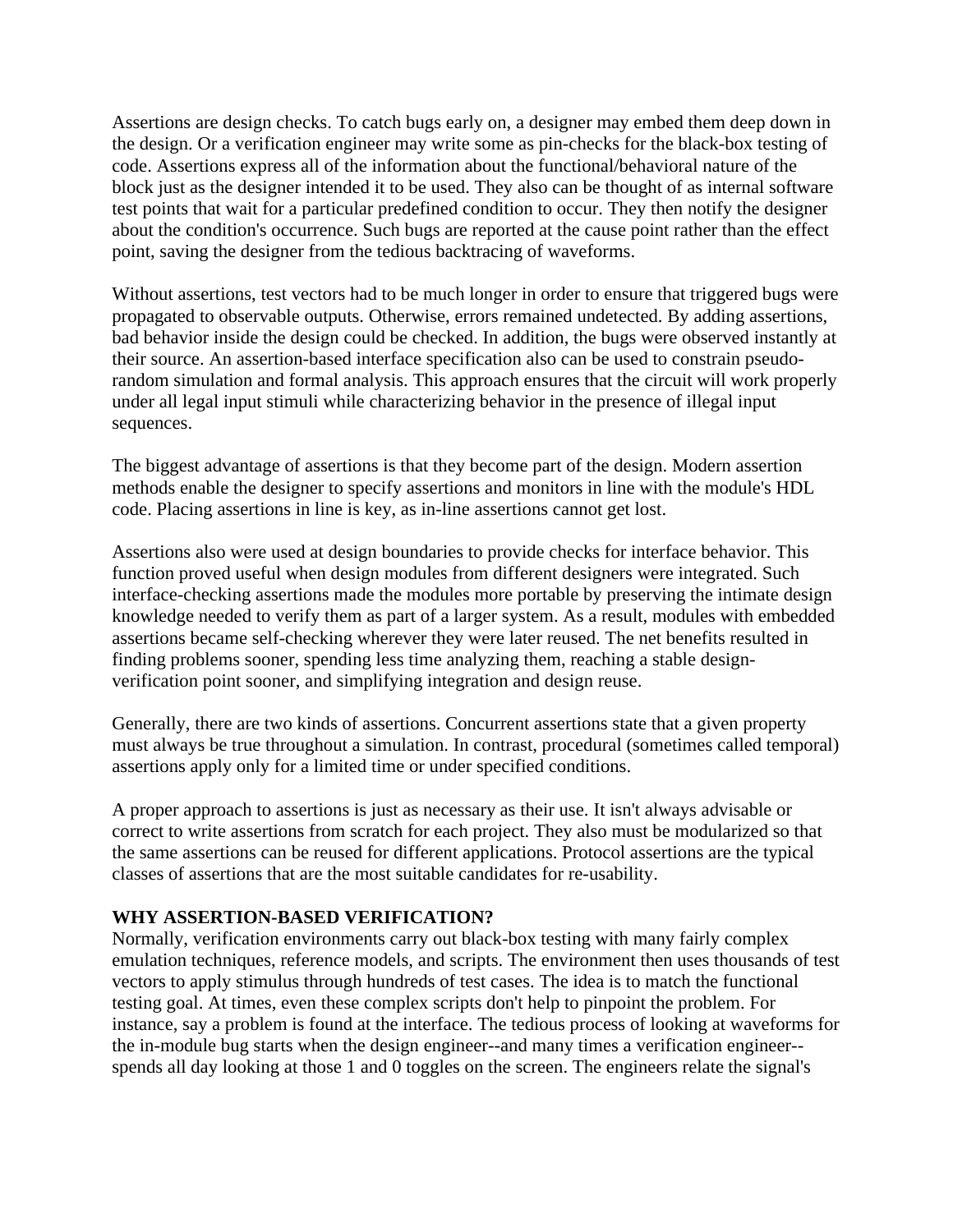previous state to the current state in order to find out what went wrong at what level. Many risks are involved in this verification approach:

- The time that it takes to set up the emulation environment, code reference models, and write scripts is huge.
- One needs to be sure of the reference model that's being used to compare the simulation results. These reference models normally check for the data signals and often tend to ignore the control signals. Once the reference model is made golden, the designer starts catching errors. But he or she still may not know the exact cause. The designer may end up doing a patch that can solve the problem temporarily. But the source of the problem may still be hidden.
- If the testing is done at the interface level, it's probable that a bug is hidden somewhere inside the module. Because it doesn't get propagated to the output, it remains hidden.

One cannot be sure of whether the sequence of inputs required to achieve a functional goal has occurred unless a highly directed test case is written. As a result, a plethora of test cases are required to achieve functional coverage. Assertions can help the designer to write internal/interface checkers and simultaneously write coverage to make sure that a specific scenario has been hit. The random generation of test cases will then be possible. In addition, 10 to 20 test cases could do what would otherwise have required hundreds of them.

Using assertions to specify interfaces is far superior to natural language and waveforms. After all, assertions are unambiguous and executable. The clarity of assertions comes from having well-defined syntax and semantics. Assertion languages allow the designer to clearly specify any interface. Yet they often require significant coding to describe complex interfaces and registertransfer-level (RTL) components. Such coding is definitely worth it, as it would take months off the project schedule. An added advantage is coverage facility, which acts as a watchdog for a specific desired scenario.

# **HOW ASSERTIONS WORK**

Assertions are design checks that continuously get evaluated in the form of an expression. When any expression doesn't hold true, an assertion flag is raised. The verification engineer can then go directly to the problem instead of tediously backtracing the waveforms or analyzing a Megabytelarge log file.

Assertions can be utilized in various ways. They can be included directly within the hardwaredescription-language (HDL) code that comprises the RTL description of the design. They also can be applied from outside in the form of a testbench or collections of test vectors in order to check the design's response to stimulus.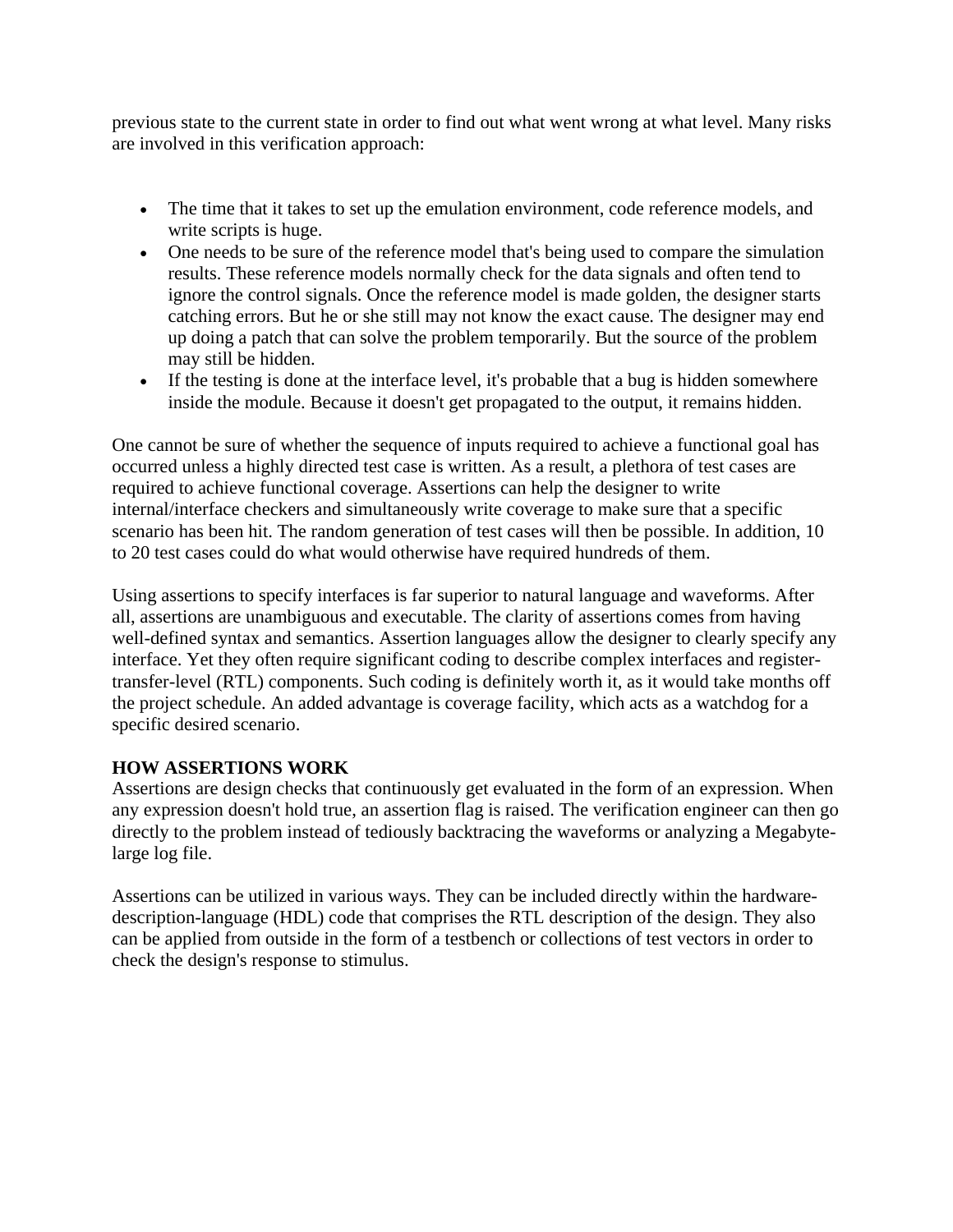

Figure 1: Interface-level assertions are used to check for defined relationships between all of the inputs and outputs on a chip.

Assertions can be developed by the designer and embedded in the design so that typical logic bugs can be found early in the project. Typically, the verification engineer creates interface-level assertions (black-box testing) to check for the defined relationship between all of the chip's inputs and outputs (see Figure 1).

| <b>Assertion Name</b>                                                                                         | Module    | Instance | Current<br>State | Checked | Finished<br>Count | Failed<br>Count        |
|---------------------------------------------------------------------------------------------------------------|-----------|----------|------------------|---------|-------------------|------------------------|
| sugar_assert_1                                                                                                | stimulus  | stimulus | active           |         |                   |                        |
| sugar_assert_2                                                                                                | stinuolus | stimulus | active           |         |                   |                        |
| sugar assert 3                                                                                                | stimulus  | stimulus | finished         | з       |                   | Ů                      |
| sugar_assert_4                                                                                                | stireulus | stimulus | active           |         |                   |                        |
| _sugar_assert_5                                                                                               | stimulus  | stimulus | inactive         | never   |                   | 0                      |
| sugar_assert_6                                                                                                | stimulus  | stimulus | inactive         | never   |                   | $\mathbf{0}^{\dagger}$ |
| req_gnt_seq                                                                                                   | stingulus | stimulus | failed           |         | Û                 | 01                     |
| req_seq                                                                                                       | stimulus  | stimulus | falled           |         |                   | $^{\circ}$             |
| Displayed: 8 Inactive: 2 (25%) Active: 3 (37%) Finished: 1 (12%) Falled: 2 (25%) Disabled: 0 (0%)<br>Filters: |           |          |                  |         |                   |                        |

Figure 2: A reporting tool highlights the results from one simulation run with previously discussed assertions.

With embedded assertions, the bug shows up at the point of cause rather than a million clocks later when it propagates to the output of the chip. There is a chance that the bug will be nipped in the bud by the sub-module in it and therefore not propagated to the output. If a bug is detected at the later stages of the design, it could prove lethal. Because embedded assertions go with the design, they also make the reused-IP verification very easy.

As previously mentioned, assertions are basically protocol checkers that keep watch on specified signals for a specific transition. If a transition doesn't follow the expected sequence, the assertion reports an error. Assertions keep track of failing signals. Yet they also keep an eye on the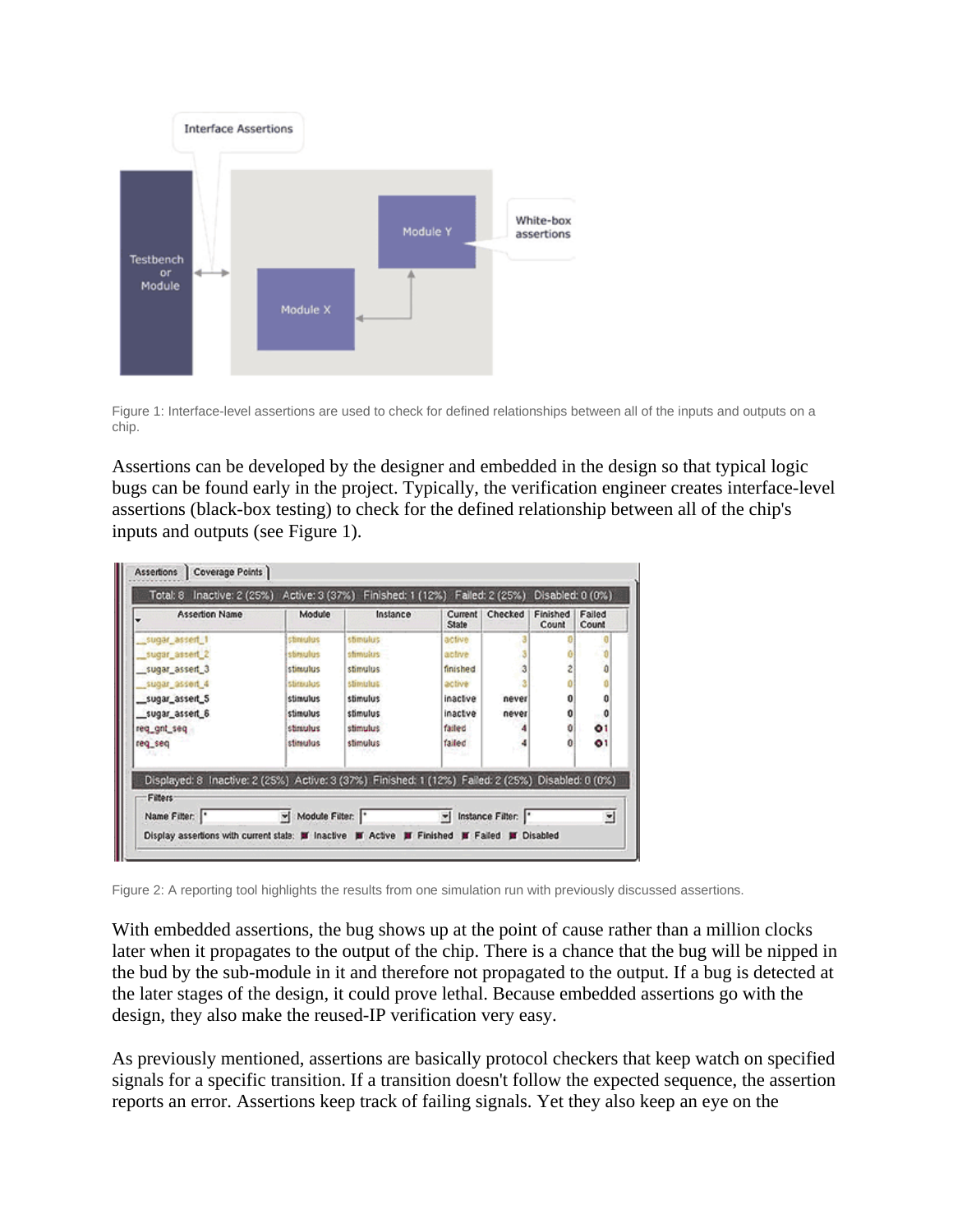sequence of desired events and can be used to record a transaction. Take the example of a simple bus protocol that has an arbiter and more than one client talking to each other on a databus. All of the clients can talk to each other using the same bus, which the arbiter decides. The protocol uses the legendary req, gnt, busy, and done signals.

In this protocol, the req is followed by gnt and then busy is followed by done (once the requesting client gets the grant from the arbiter). Here are some simple assertions written in PSL:

//If Grant follows Request, then next is busy, and next is done. //psl property req\_seq = always (reqA -> next (gntA -> next (busy && next done))) @posedge clk; //psl assert req\_seq; //If request is followed by Grant, then next busy is high until done. //psl assert always (reqB -> next (gntB -> next (busy until done))) @posedge clk; //A Grant is always followed by busy until, and overlapping with, done. //psl assert always (gntA || gntB) -> next (busy until\_ done) @posedge clk; //If A has a request outstanding when B receives a Grant, then A will receive a Grant before B receives another Grant. //psl assert always (reqA && gntB) -> next (gntA before gntB) @posedge clk;

Clearly, it's easy to write an assertion and let the tool report the bug instead of studying and relating the waveforms to find out what went wrong. Once an engineer becomes familiar with writing assertions, shorthand assertions also can be used. These assertions are even more convenient.

The req gnt seq can be written as:

//psl property req\_gnt\_seq = always {reqA; gntA}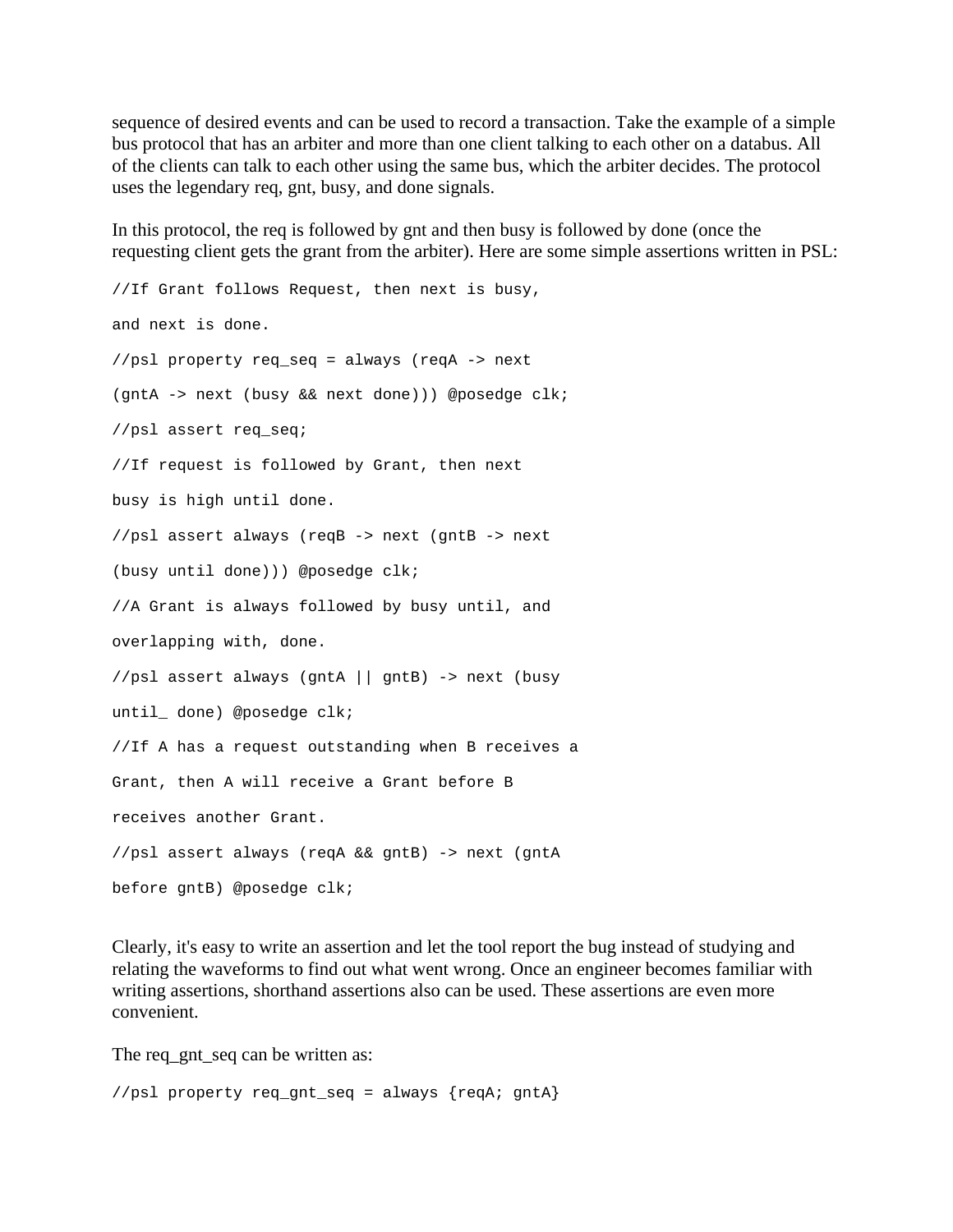```
|=\rangle {busy; done} ;
//psl assert req_gnt_seq;
```
Informative reporting tools, which are built into the simulator, can compile information for the user. They will provide tables or text information with assertion text and the time of the failure. Figure 2 shows the results from one simulation run with the previously written assertions. Figure 3 illustrates a few common simulation errors.



Figure 3: A good reporting tool will capture typical simulation errors.

Another important aspect of assertions is functional coverage, which is far better and much more helpful than code coverage. These days, the designs are too complex. As a result, there's a need to make sure that all of the corner condition stimulus are generated and fed to the chip along with numerous normal test scenarios. Obviously, verification engineers rely on a random approach for test-vector generation. It's therefore even more important to make sure that a specific desired scenario is achieved. Using functional coverage is the best way to achieve this goal.

Although code coverage provides an indication of what piece of code has been tested and which has not, it fails to cover the sequence of events. For a verification engineer, the coverage for the event sequence is of more interest because that sequence simulates the happenings in the real world. With the increase in both the complexity and functionality of chips, the test plans are now at a higher level of abstraction. It becomes relatively easy to track that all desired functional scenarios are covered using functional coverage.

Although functional coverage can be written like an assertion, it is different in concept. Assertions are written to catch sequences that shouldn't occur in a simulation run, whereas coverage is used to make sure that the written sequence has occurred. Assertions therefore allow the user to exactly specify both what is needed and what is not with the help of coverage and assertion definitions.

Assertion-based verification benefits users by simplifying the diagnosis and detection of bugs. It localizes the occurrence of a suspected bug and thereby reduces simulation-debug time significantly. Another benefit is the capability to self-check code to help in the reuse of previous designs. Finally, interface assertions help to find the interface issues early on while detecting more bugs earlier and getting to the root cause of the problem more quickly.